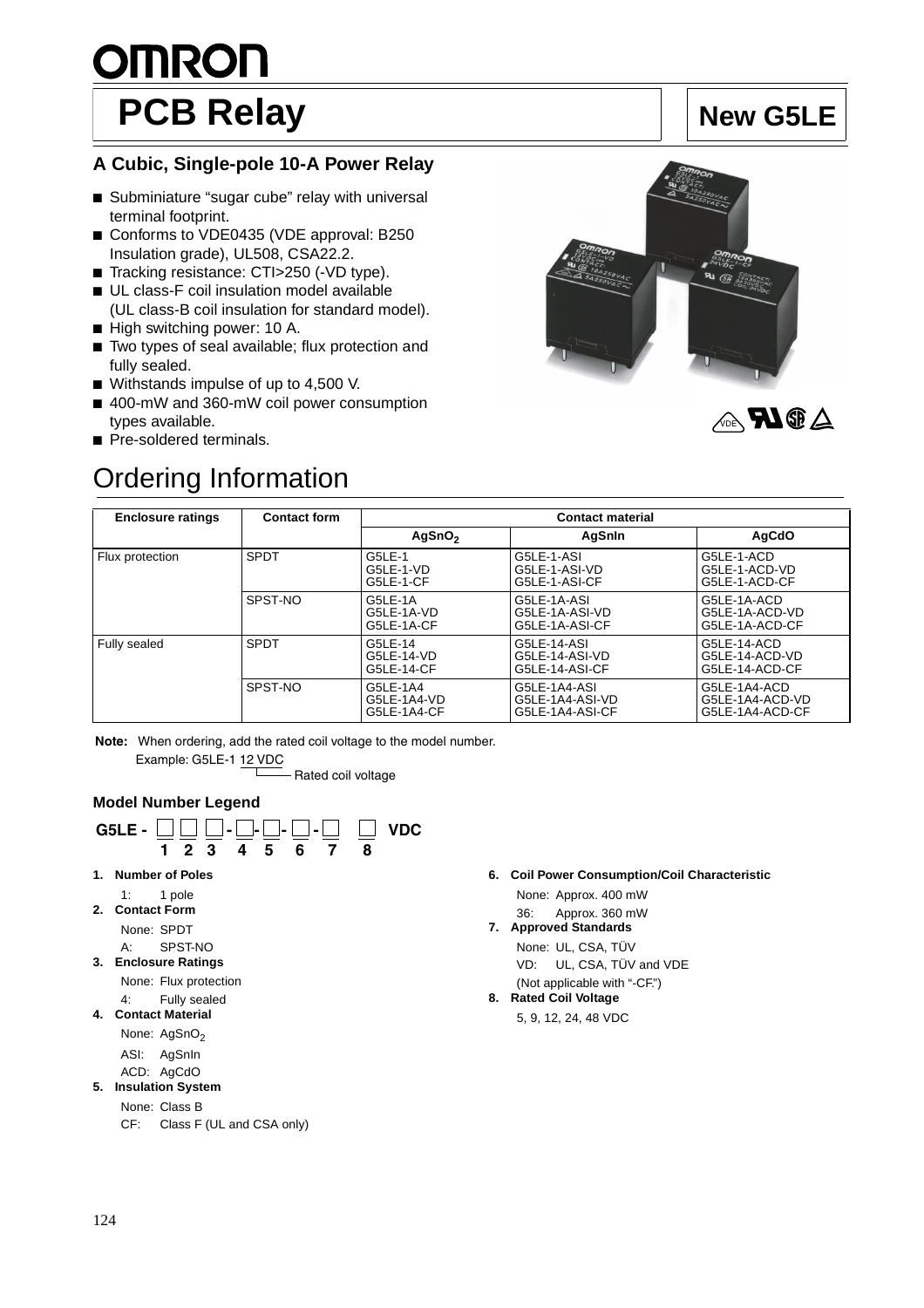### **Specifications**

#### ■ **Coil Ratings**

#### **400-mW Type**

| <b>Rated voltage</b>     | 5 VDC                                                                            | 9 VDC        | 12 VDC            | 24 VDC            | 48 VDC         |
|--------------------------|----------------------------------------------------------------------------------|--------------|-------------------|-------------------|----------------|
| <b>Rated current</b>     | 79.4 mA                                                                          | 45 mA        | $33.3 \text{ mA}$ | $16.7 \text{ mA}$ | 8.33 mA        |
| Coil resistance          | $63 \Omega$                                                                      | $200 \Omega$ | $360 \Omega$      | 1.440 $\Omega$    | 5.760 $\Omega$ |
| Must operate voltage     | 75% max. of rated voltage                                                        |              |                   |                   |                |
| Must release voltage     | 10% min. of rated voltage                                                        |              |                   |                   |                |
| Max. voltage             | 130% of rated voltage at 85 $\degree$ C, 170% of rated voltage at 23 $\degree$ C |              |                   |                   |                |
| <b>Power consumption</b> | Approx. 400 mW                                                                   |              |                   |                   |                |

Note: The rated current and coil resistance are measured at a coil temperature of 23°C with a tolerance of ±10%.

#### **360-mW Type**

| <b>Rated voltage</b>     | 5 VDC                                                                                | 9 VDC        | 12 VDC       | <b>24 VDC</b>   | 48 VDC           |
|--------------------------|--------------------------------------------------------------------------------------|--------------|--------------|-----------------|------------------|
| <b>Rated current</b>     | 72 mA                                                                                | 40 mA        | 30 mA        | $15 \text{ mA}$ | $7.5 \text{ mA}$ |
| Coil resistance          | $70 \Omega$                                                                          | 225 $\Omega$ | $400 \Omega$ | 1.600 $\Omega$  | $6,400 \Omega$   |
| Must operate voltage     | 75% max. of rated voltage                                                            |              |              |                 |                  |
| Must release voltage     | 10% min. of rated voltage                                                            |              |              |                 |                  |
| Max. voltage             | 130% of rated voltage (at $85^{\circ}$ C), 170% of rated voltage (at $23^{\circ}$ C) |              |              |                 |                  |
| <b>Power consumption</b> | Approx. 360 mW                                                                       |              |              |                 |                  |

**Note:** The rated current and coil resistance are measured at a coil temperature of 23°C with a tolerance of ±10%.

### ■ **Contact Ratings**

| Load                           | Resistive load $(cos\phi = 1)$                            |  |
|--------------------------------|-----------------------------------------------------------|--|
| <b>Rated load</b>              | 10 A at 120 VAC; 8 A at 30 VDC                            |  |
| <b>Rated carry current</b>     | 10 A                                                      |  |
| Max. switching voltage         | 250 VAC, 125 VDC (30 VDC when UL/CSA standard is applied) |  |
| Max. switching current         | AC: 10 A; DC: 8 A                                         |  |
| Max. switching power           | 1.200 VA. 240 W                                           |  |
| Failure rate (reference value) | 100 mA at 5 VDC                                           |  |

#### ■ **Characteristics**

| <b>Contact resistance</b>                                                                                                                                                                               | 100 m $\Omega$ max.                                                                                                      |  |
|---------------------------------------------------------------------------------------------------------------------------------------------------------------------------------------------------------|--------------------------------------------------------------------------------------------------------------------------|--|
| Operate time                                                                                                                                                                                            | $10$ ms max.                                                                                                             |  |
| Release time                                                                                                                                                                                            | 5 ms max.                                                                                                                |  |
| <b>Bounce time</b>                                                                                                                                                                                      | Operate: Approx. 0.6 ms<br>Release: Approx. 7.2 ms                                                                       |  |
| Max. switching frequency                                                                                                                                                                                | Mechanical: 18,000 operations/hr<br>Electrical: 1,800 operations/hr at rated load                                        |  |
| <b>Insulation resistance</b>                                                                                                                                                                            | 100 M $\Omega$ min. (at 500 VDC)                                                                                         |  |
| Dielectric strength                                                                                                                                                                                     | 2,000 VAC, 50/60 Hz for 1 min between coil and contacts<br>750 VAC, 50/60 Hz for 1 min between contacts of same polarity |  |
| Impulse withstand voltage                                                                                                                                                                               | 4,500 V (1.2 50 µs) between coil and contacts                                                                            |  |
| <b>Vibration resistance</b><br>Destruction: 10 to 55 to 10 Hz, 0.75-mm single amplitude (1.5-mm double amplitude)<br>Malfunction: 10 to 55 to 10 Hz, 0.75-mm single amplitude (1.5-mm double amplitude) |                                                                                                                          |  |
| <b>Shock resistance</b><br>Destruction: 1,000 m/s <sup>2</sup><br>Malfunction: 100 m/s <sup>2</sup>                                                                                                     |                                                                                                                          |  |
| Endurance<br>Mechanical: 10,000,000 operations min. (at 18,000 operations/hr)<br>100,000 operations min. (at 1,800 operations/hr)<br>Electrical:                                                        |                                                                                                                          |  |
| <b>Ambient temperature</b>                                                                                                                                                                              | Operating: $-40^{\circ}$ C to 85 $^{\circ}$ C (with no icing)                                                            |  |
| <b>Ambient humidity</b>                                                                                                                                                                                 | Operating: 5% to 85%                                                                                                     |  |
| Weight                                                                                                                                                                                                  | Approx. 12 g                                                                                                             |  |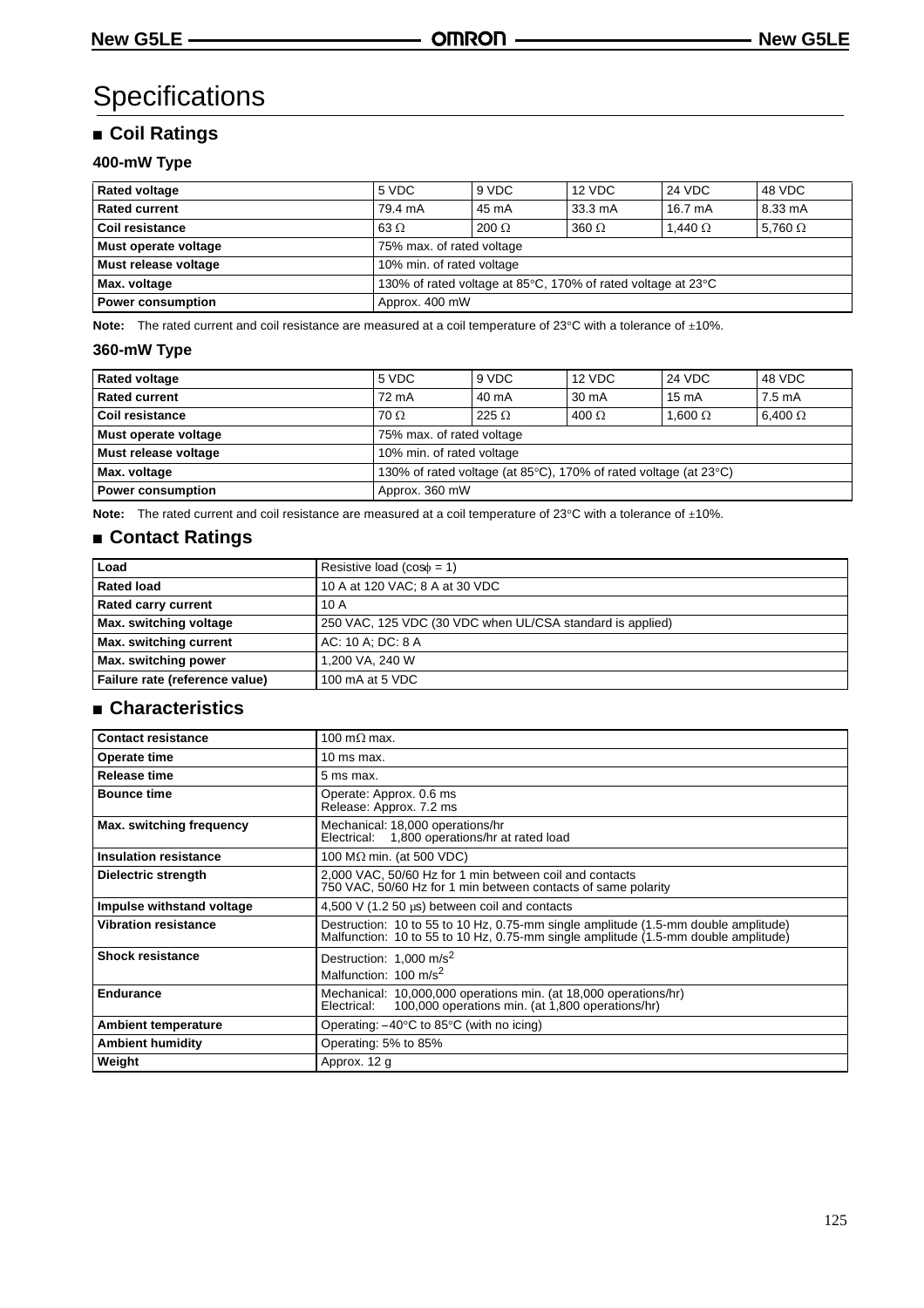#### ■ **Approved Standards**

**UL508, UL114, UL478, UL325, UL873, UL1409, UL1950 (File No. E41643)/CSA C22.2 No. 14, No. 1 (File No. LR34815)**

| Model | Coil rating | <b>Contact rating</b>                                                                                                                                                                                                                                                                                                                                                                                                                                                            |
|-------|-------------|----------------------------------------------------------------------------------------------------------------------------------------------------------------------------------------------------------------------------------------------------------------------------------------------------------------------------------------------------------------------------------------------------------------------------------------------------------------------------------|
| G5LE  | 3 to 48 VDC | 12 A, 120 VAC (resistive load 30,000 cycles)<br>10 A, 250 VAC (general use)<br>10 A, 125 VAC (general use 100,000 cycles)<br>8 A, 30 VDC (resistive load)<br>6 A, 277 VAC (general use)<br>NO:<br>1/6 hp, 120 VAC (50,000 cycles)<br>1/3 hp, 125 VAC, $70^{\circ}$ C 30K with Class 130B system<br>65°C 30K with Class 105 Coil insulation system<br>TV-3, 120 VAC<br>TV-5, 120 VAC (For ASI only)<br>NC:<br>1/8 hp, 120 VAC (50,000 cycles)<br>1/10 hp, 120 VAC (50,000 cycles) |

#### **TÜV DIN VDE 0435, IEC 255 (File No. R9151267)**

| <b>Model</b> | Coil rating                                                                                   | <b>Contact rating</b>                                                                             |
|--------------|-----------------------------------------------------------------------------------------------|---------------------------------------------------------------------------------------------------|
| G5LE         | Approx. 400 mW<br>$13, 5, 6, 9, 12, 24 \text{ VDC}$<br>Approx. 360 mW<br>15, 6, 9, 12, 24 VDC | 2.5 A, 250 VAC $(cos\phi = 0.4)$<br>5 A, 250 VAC (resistive load)<br>8 A, 30 VDC (resistive load) |

#### **VDE DIN VDE 0435, DIN EN 60255 (File No. 6850ÜG)**

| Model | Coil rating                                                                            | <b>Contact rating</b>                                              |
|-------|----------------------------------------------------------------------------------------|--------------------------------------------------------------------|
| G5LE  | Approx. 400 mW<br>3, 5, 6, 9, 12, 24, 48 VDC<br>Approx. 360 mW<br>5, 6, 12, 24, 48 VDC | 5 A, 250 VAC (resistive load, 50,000 cycles)<br>at $85^{\circ}$ C. |

### Engineering Data